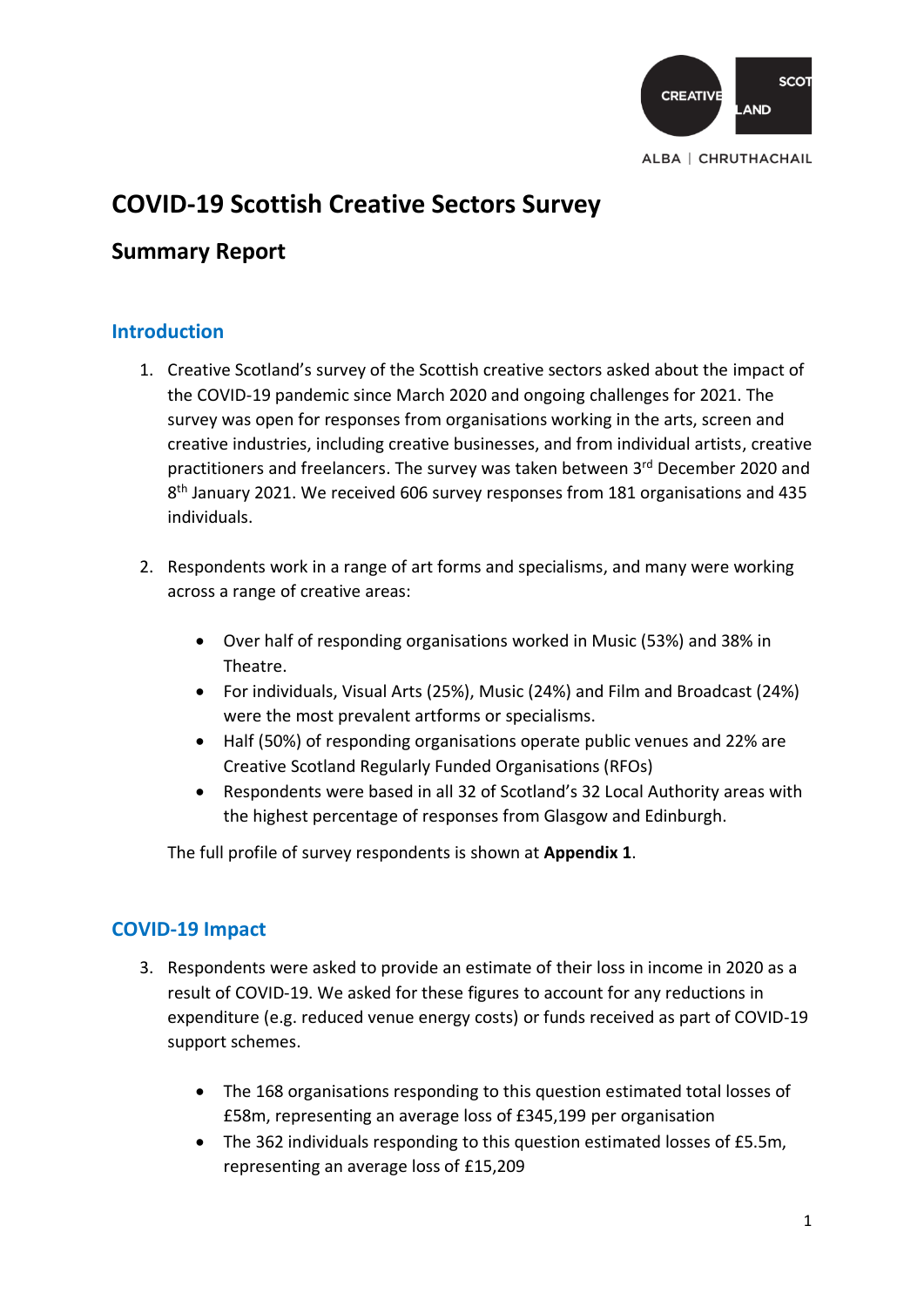

It is important to note that the survey was open to anyone who wanted to participate and anonymous and there is therefore no way to be sure that these losses are representative of the sector as a whole. It is clear, however, that reduced expenditure and emergency funding have not been sufficient to offset substantial losses for both individuals and organisations.

4. Respondents were asked what proportion of their projected income for 2020 these losses were. Half (49%) of organisations and 56% of individuals stated that estimated losses made-up more than 50% of their projected income for 2020 (**Figure 1** and **Figure 2**).

## **Figure 1: If known, what proportion are these losses of your projected income for 2020? (Organisations)**



n=171 (asked of organisations only)

![](_page_1_Figure_7.jpeg)

![](_page_1_Figure_8.jpeg)

n=406 (asked of individuals only)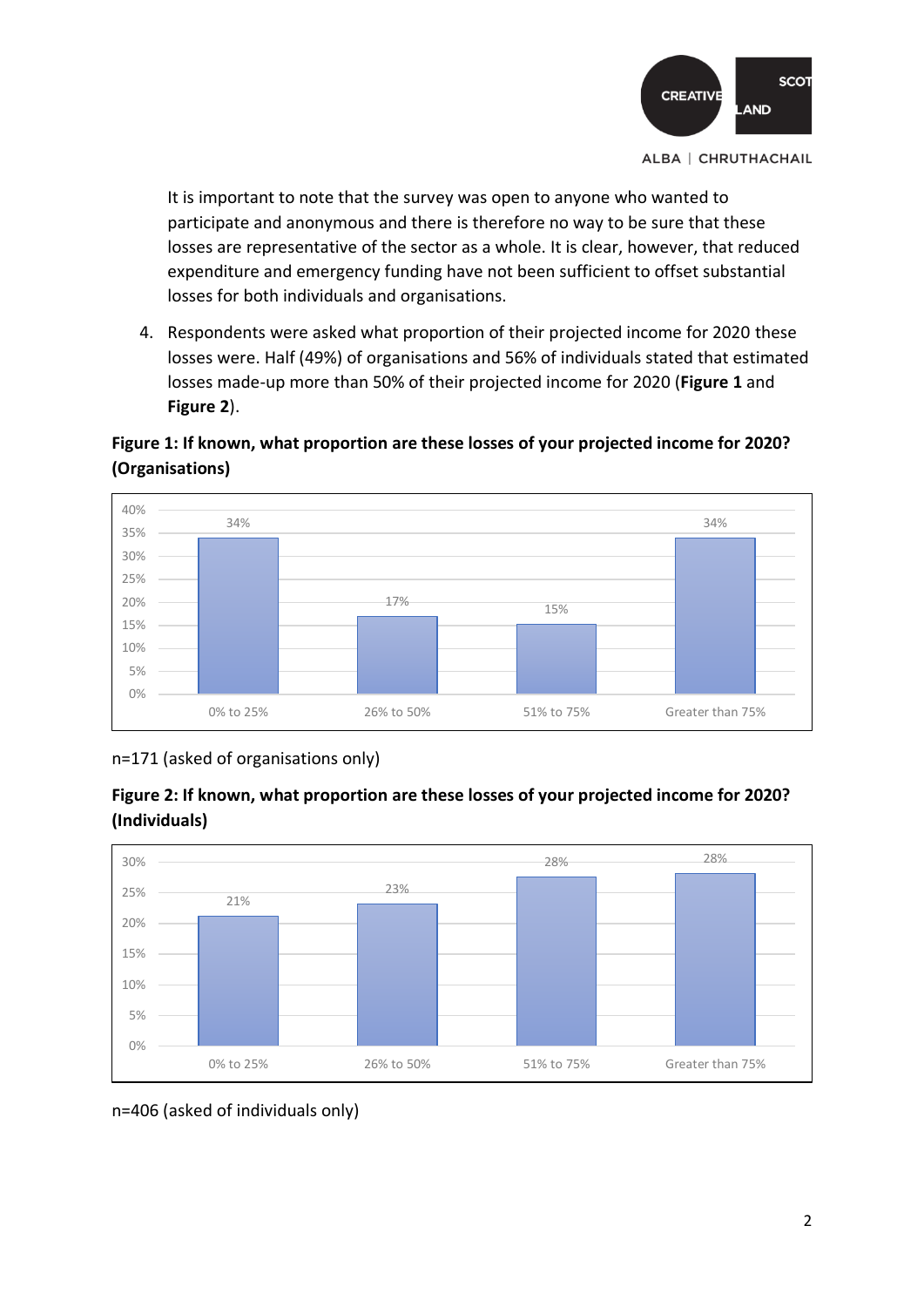![](_page_2_Figure_0.jpeg)

5. Organisations were also asked about cash reserves utilised as a result of COVID-19 losses. More than two-thirds (70%) had used business cash reserves, with a third (33%) having used more than 75% of cash reserves (**Figure 3**).

**Figure 3: Have you used business cash reserves in this financial year because of COVID-19?**

| <b>Response</b>                     | %   |
|-------------------------------------|-----|
| Yes, up to 25% of cash reserves     | 16% |
| Yes, between 26% to 50% of cash     |     |
| reserves                            | 11% |
| Yes, between 51% to 75% of cash     |     |
| reserves                            | 11% |
| Yes, more than 75% of cash reserves | 33% |
| N٥                                  | २०% |

n=179 (asked of organisations only)

6. Organisations were asked how many staff they had placed on furlough, that had returned from furlough, had been deemed ineligible for furlough or had been made redundant. **Figure 4** shows the breakdown across the 181 organisations that responded, showing that high numbers remain furloughed.

**Figure 4: As a result of COVID-19 in 2020 how many employees have...?**

|                                                 | <b>Number of staff</b> |
|-------------------------------------------------|------------------------|
| <b>Response</b>                                 | (FTE)                  |
| Been furloughed, using the Job Retention Scheme | 1,797                  |
| Been brought back from furlough (to date)       | 530                    |
| Been deemed ineligible for furlough             | 244                    |
| Been made redundant                             | 269                    |
| Total                                           | 2.839                  |

n=181 (asked of organisations only)

7. Further analysis shows that half of the 269 redundancies relate to presenting organisations, for example those putting on exhibitions, performances and events **(Figure 5)**. Furthermore, 84% of redundancies were made by organisations that operate a public venue. A quarter (25%) are linked to organisations operating in the Music sector and 11% in the Theatre sector<sup>1</sup>, although these art forms are more heavily represented in the survey responses.

<sup>&</sup>lt;sup>1</sup> The range is 0-9% for all other artform or specialism areas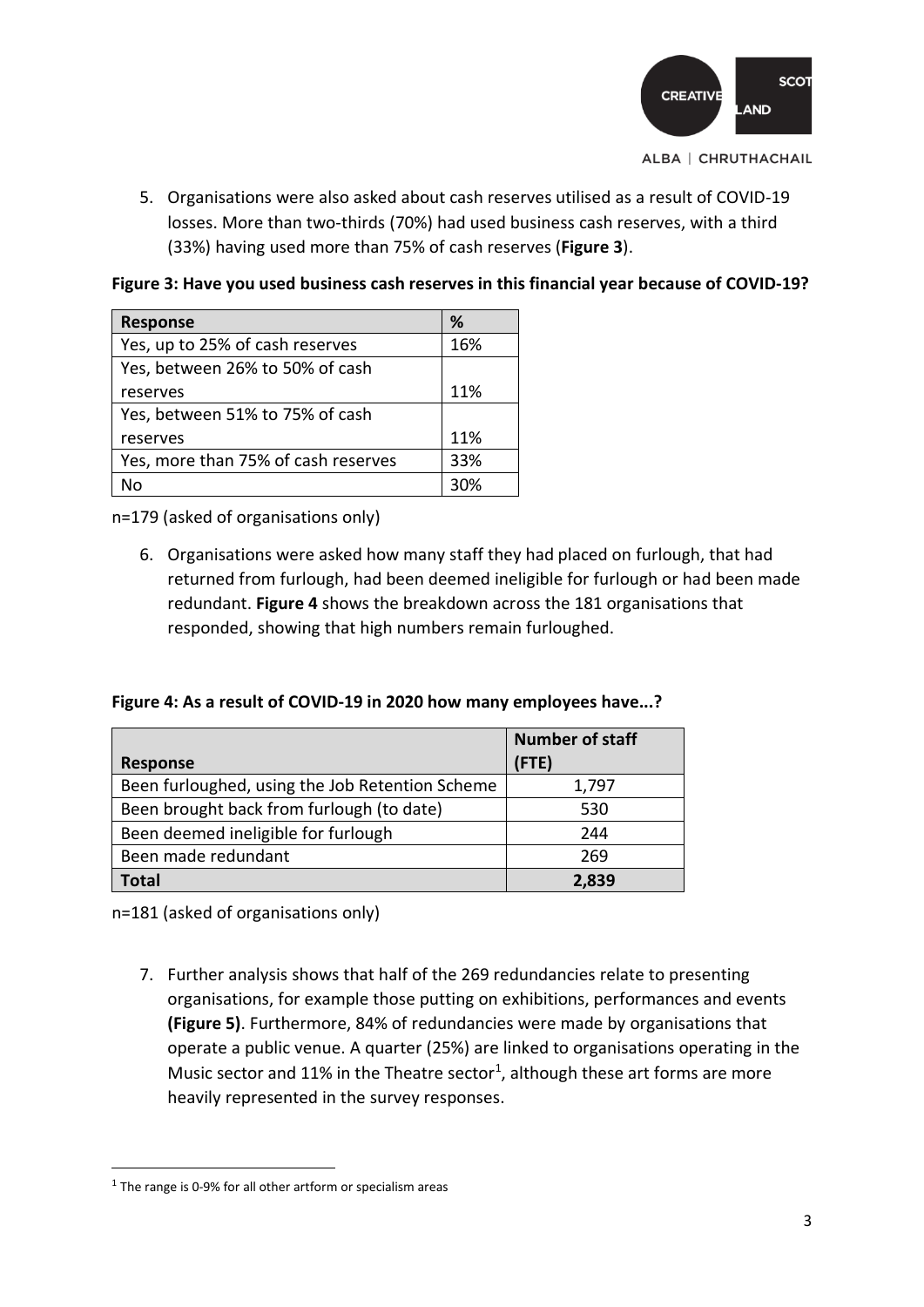![](_page_3_Picture_0.jpeg)

![](_page_3_Figure_1.jpeg)

### **Figure 5: Staff Made Redundant by Organisation Type (%)**

- 8. Organisations were asked about a range of potential opportunities that may have been lost as a result of the COVID-19 pandemic **(Figure 6)**.
	- 61% of organisations reported losing out on UK partnerships or collaborations and 38% on international partnerships or collaborations
	- Over half (53%) were unable to offer support or services to artists and creative practitioners (e.g., placements, studio space), half (50%) had been unable to offer commissions, and 36% were unable to offer volunteering roles
	- A fifth of responding organisations identified other lost opportunities, which included: the loss of event bookings (e.g. for concerts, festivals and exhibitions etc.); being unable to undertake community based or schoolbased work; and lost development opportunities for creative practitioners, such as apprenticeships.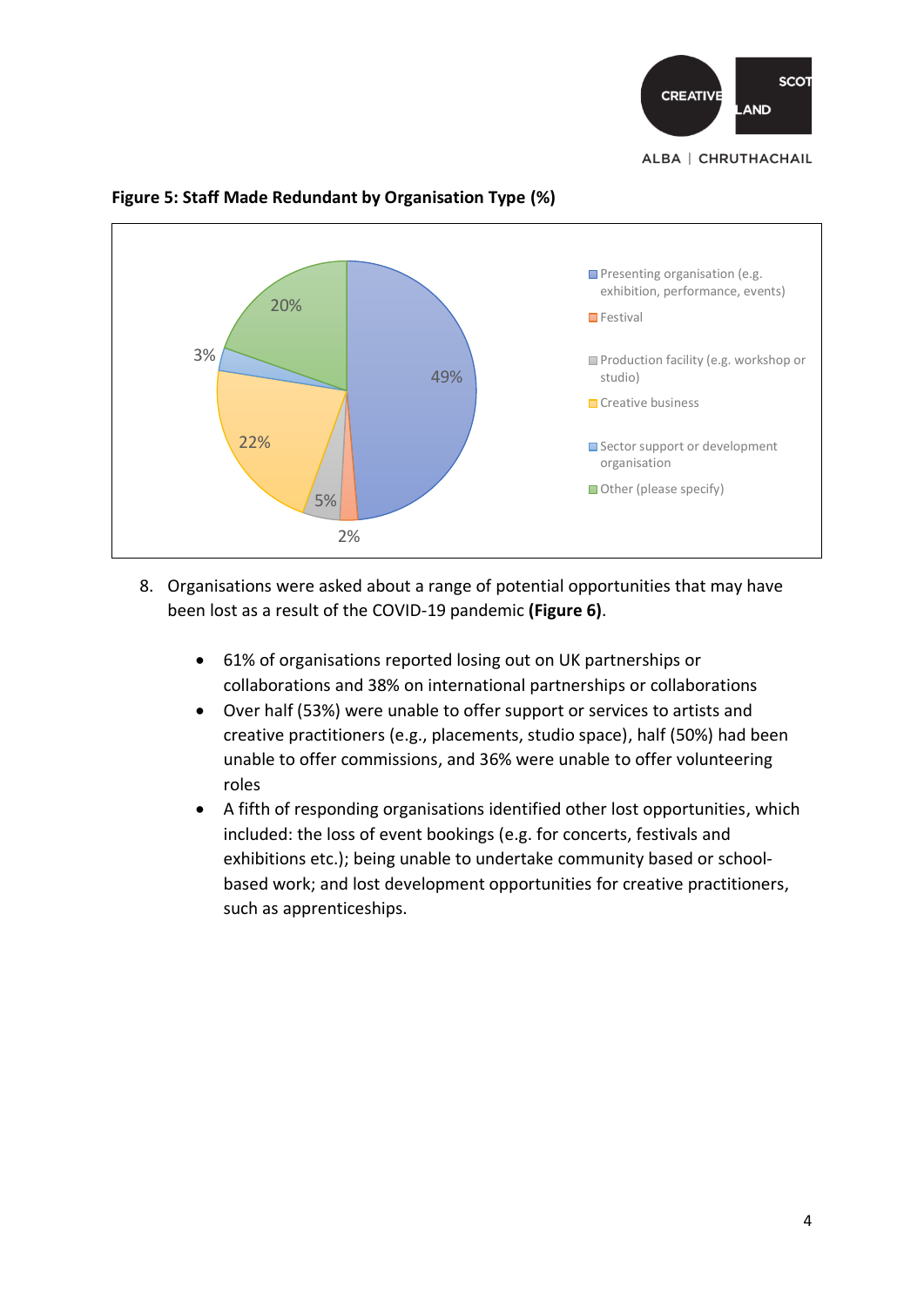![](_page_4_Picture_0.jpeg)

## **Figure 6: Have you lost any of the following opportunities as a result of COVID-19? (Organisations)**

![](_page_4_Figure_2.jpeg)

### *n=181 (asked of organisations only)*

- 9. Individuals were asked a similar question about lost opportunities **(Figure 7**):
	- 71% reported that they had been unable to deliver planned performances, exhibitions, or screenings
	- Over half (55%) lost out on partnerships or collaborative opportunities and 51% lost out on commissions to produce work
	- Over a third (36%) had lost out on development opportunities such as residencies and a quarter (26%) on support or services from organisations, such as studio space.
	- 23% of responding individuals identified other lost opportunities which included: lost teaching opportunities, loss of community or school-based work, loss of contracted work (e.g. projects, events, and filming) and loss of sales.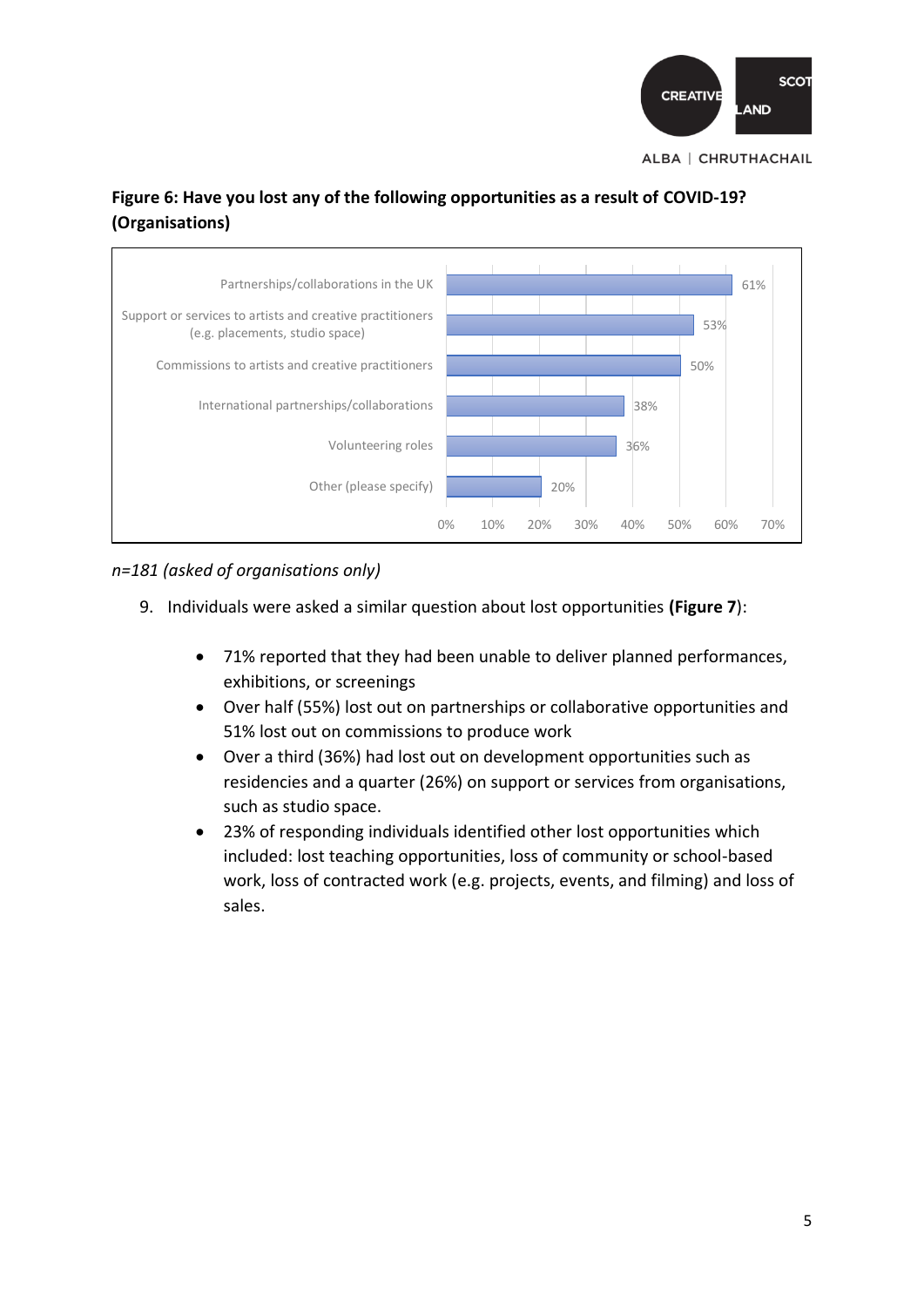![](_page_5_Picture_0.jpeg)

![](_page_5_Figure_1.jpeg)

![](_page_5_Figure_2.jpeg)

n= 435 (asked of individuals only)

- 10. Most responding organisations were aware of COVID-19 related support available to the creative sectors, individuals and creative practitioners offered during lockdown (88%), although awareness was comparatively lower for those based outside urban centres<sup>2</sup>:
	- 140 organisations provided details of COVID-19 support funds they had received, as shown in **Figure 8**. In total responding organisations had received £17m in support, including £7.6m of Creative Scotland funding, £4.8m from UK Government initiatives and £1.4m from other Scotland specific funds. 41 organisations noted that they had not/not yet received support funding.
	- A high number of organisations reported funding support from other sources, which included: the Corra Foundation; PRS Foundation; Help Musicians UK; Musicians Union; Youthlink; YTAS; and Art Fund.
	- Over 90% of organisations identifying as production facilities (e.g. workshop or studios) reported being successful in receiving COVID-19 support, while 63% of festivals reporting they had been successful in receiving support.

<sup>2</sup> *Aberdeen, Dundee, City of Edinburgh and Glasgow local authorities*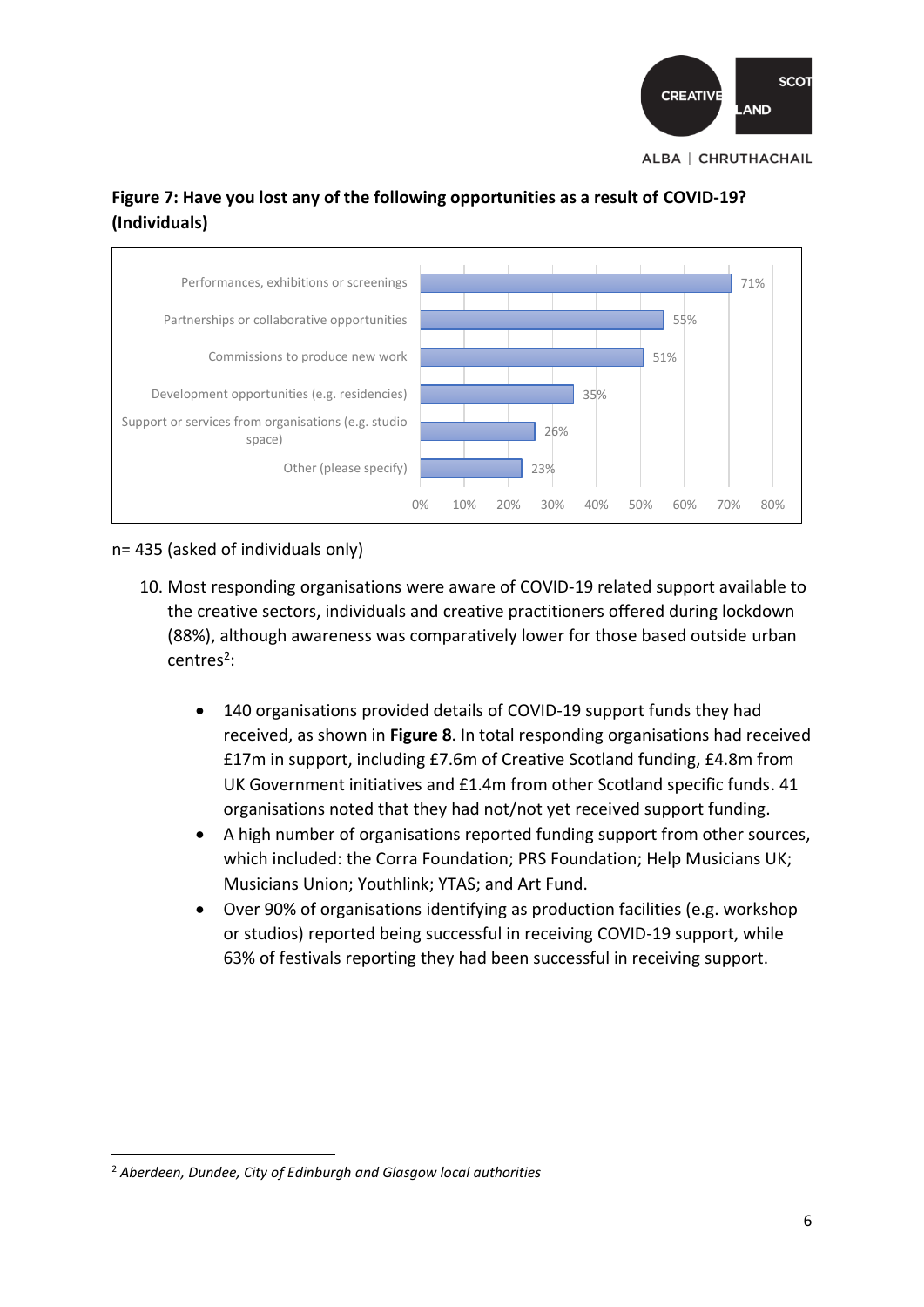![](_page_6_Figure_0.jpeg)

| <b>Answer Choices</b>                                                                      | <b>Total Number</b><br>(E) |
|--------------------------------------------------------------------------------------------|----------------------------|
| Creative Scotland (e.g. Cultural Organisation and Venues Recovery Fund)                    | 7,590,765                  |
| UK Government initiatives (e.g. Bounce Back Loans)                                         | 4,761,653                  |
| Other Scotland-specific Funds (e.g. Event Scotland, Pivotal Enterprise<br>Resilience Fund) | 1,429,532                  |
| <b>Funding from Trusts and Foundations</b>                                                 | 726,555                    |
| <b>Creative Scotland Youth Arts funds</b>                                                  | 199,537                    |
| Other                                                                                      | 2,291,778                  |
| <b>Total</b>                                                                               | 16,999,820                 |

#### **Figure 8: Have you received COVID-19 support for the creative sectors? (Organisations)**

n=181, of which140 provided financial data (asked of organisations only)

- 11. Individuals were asked a similar set of questions about emergency support. Again, most were aware of COVID-19 related support (84%), although awareness was comparatively lower for those based outside urban centres:
	- 368 individuals provided detail on the COVID-19 support they received, as shown in **Figure 9**. In total responding individuals had received £1.8m in support funding, including £785k of Creative Scotland funding, £761k from UK Government initiatives and £163k from other Scotland specific funds. 67 noted that they have not received or have not yet received financial support.
	- Individuals reported over £35k of funding support from other sources, which included: Authors Foundation; BECTU; FST; Equity Hardship Fund; Help Musicians UK; Musicians Union; Netflix Fund; One Dance UK; PRS Foundation; Scottish Games Network; and the Society of Authors.

#### **Figure 9: Have you received COVID-19 support for the creative sectors? (Individuals)**

| <b>Answer Choices</b>                                                   | Value (£) |
|-------------------------------------------------------------------------|-----------|
| Creative Scotland (e.g. Bursary or Hardship Funds):                     | 785,380   |
| UK Government initiatives (e.g. Self-Employed Income Support Scheme):   | 761,461   |
| Other Scotland-specific funds (e.g. Event Scotland, local authorities): | 163,486   |
| Funding from Trusts and Foundations:                                    | 59,632    |
| Other:                                                                  | 35,231    |
| <b>Total</b>                                                            | 1,805,190 |

n=435 (asked of individuals only)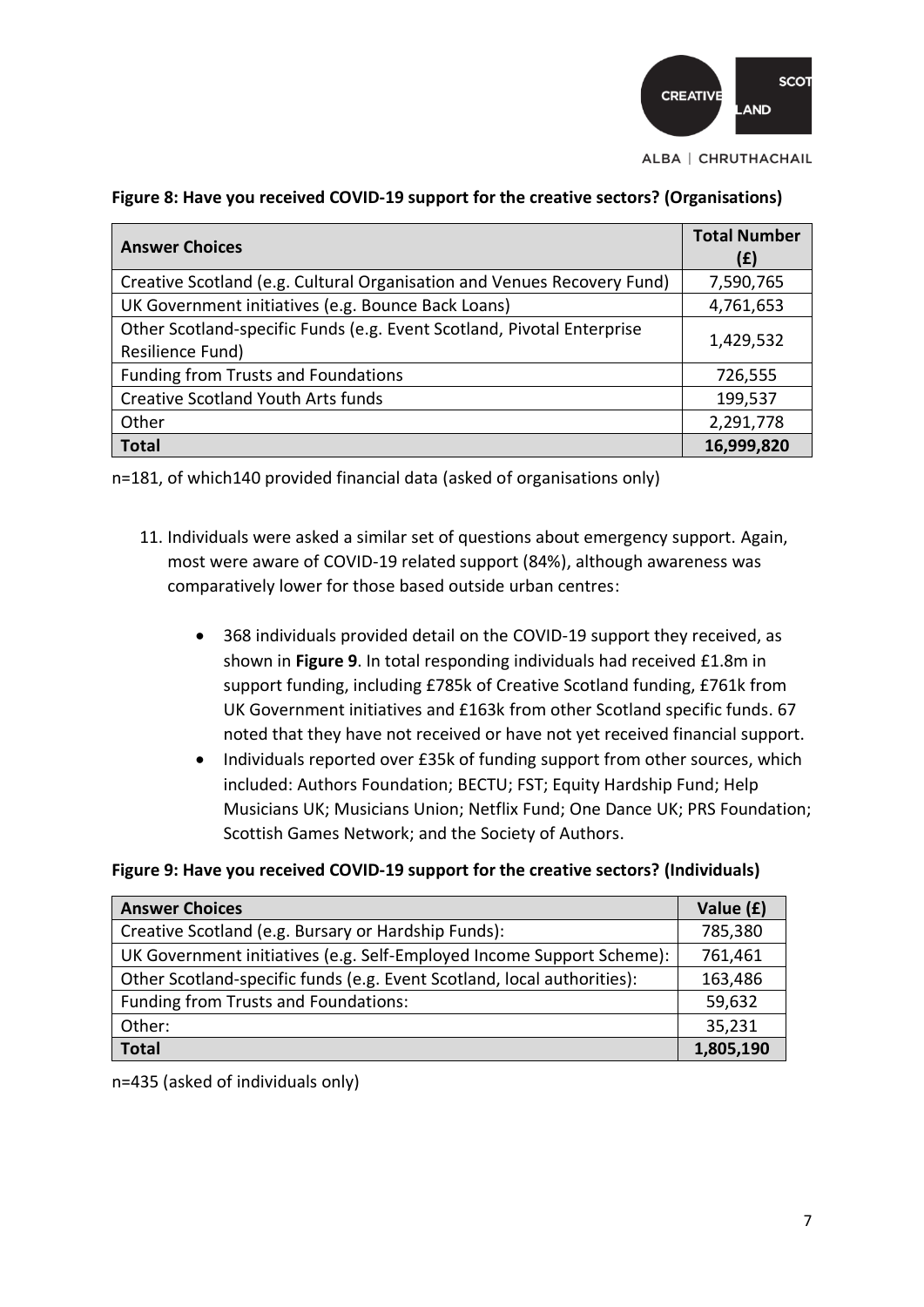![](_page_7_Picture_0.jpeg)

## **Current operating environment**

12. The survey asked about the current operating environment in the sector **(Figure 10)**:

- Less than a quarter (22%) of responding organisations report that they have been able to continue operating fully since COVID-19 restrictions have been in place. The majority (60%) have been able to operate partially and 18% have not being operating at all.
- 31% of organisations that operate public venues stated that they have been unable to operate at all with restrictions in place, with the proportion lower (8%) for those that do not operate venue
- A higher number of individuals (50%) report being able to continue their work as artists, creative practitioners, or freelancers while COVID-19 restrictions have been in place, and a further 42% have been able to operate 'partially'. However, 90% of individuals based in more rural settings stated that they were able to continue working as an artist or creative practitioner compared to 53% in urban centres

### **Figure 10: Have you continued to operate while COVID-19 restrictions have been in place?'**

![](_page_7_Figure_8.jpeg)

13. Despite COVID-19 restrictions, most organisations (57%) and individuals (55%) have been able to present work online or undertake activity digitally (**Figure 11**).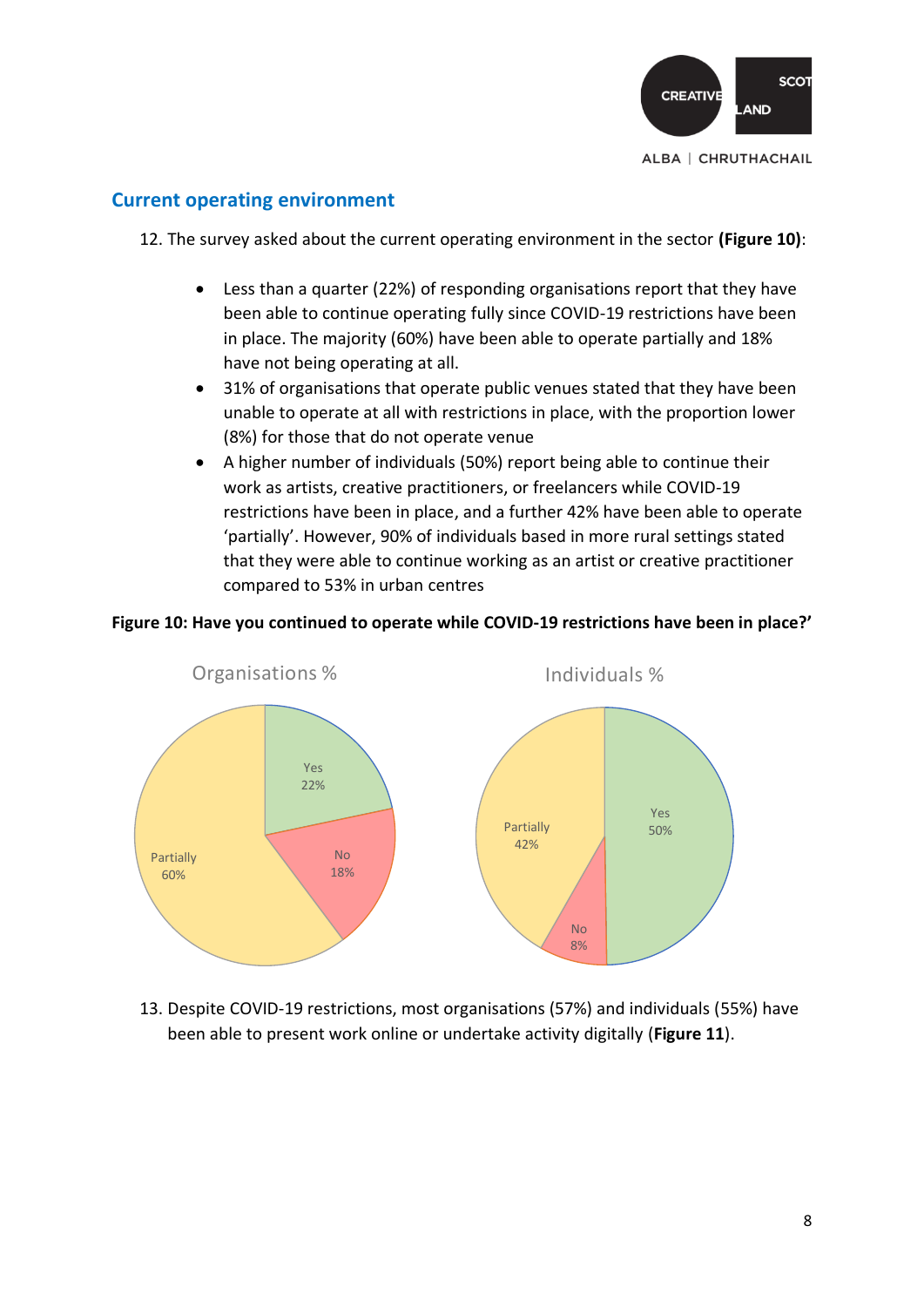![](_page_8_Figure_0.jpeg)

### **Figure 11: Have you been able to present work online or undertake activity digitally while COVID-19 restrictions have been in place?'**

![](_page_8_Figure_2.jpeg)

14. Over two-thirds of both organisations and individuals have been able to continue working on development and planning with COVID-19 restrictions in place. A further fifth of both groups (20% and 19% respectively) have continued to work on these in part. (**Figure 12**). Smaller proportions of respondents - 9% of organisations and 16% of individuals – have not been able to continue development and planning work.

**Figure 12: Have you continued to work on development and planning while COVID-19 restrictions have been in place?**

![](_page_8_Figure_5.jpeg)

15. Organisations were specifically asked if they have been able to deliver physically distanced activities since COVID-19 restrictions have been in place. 45% have been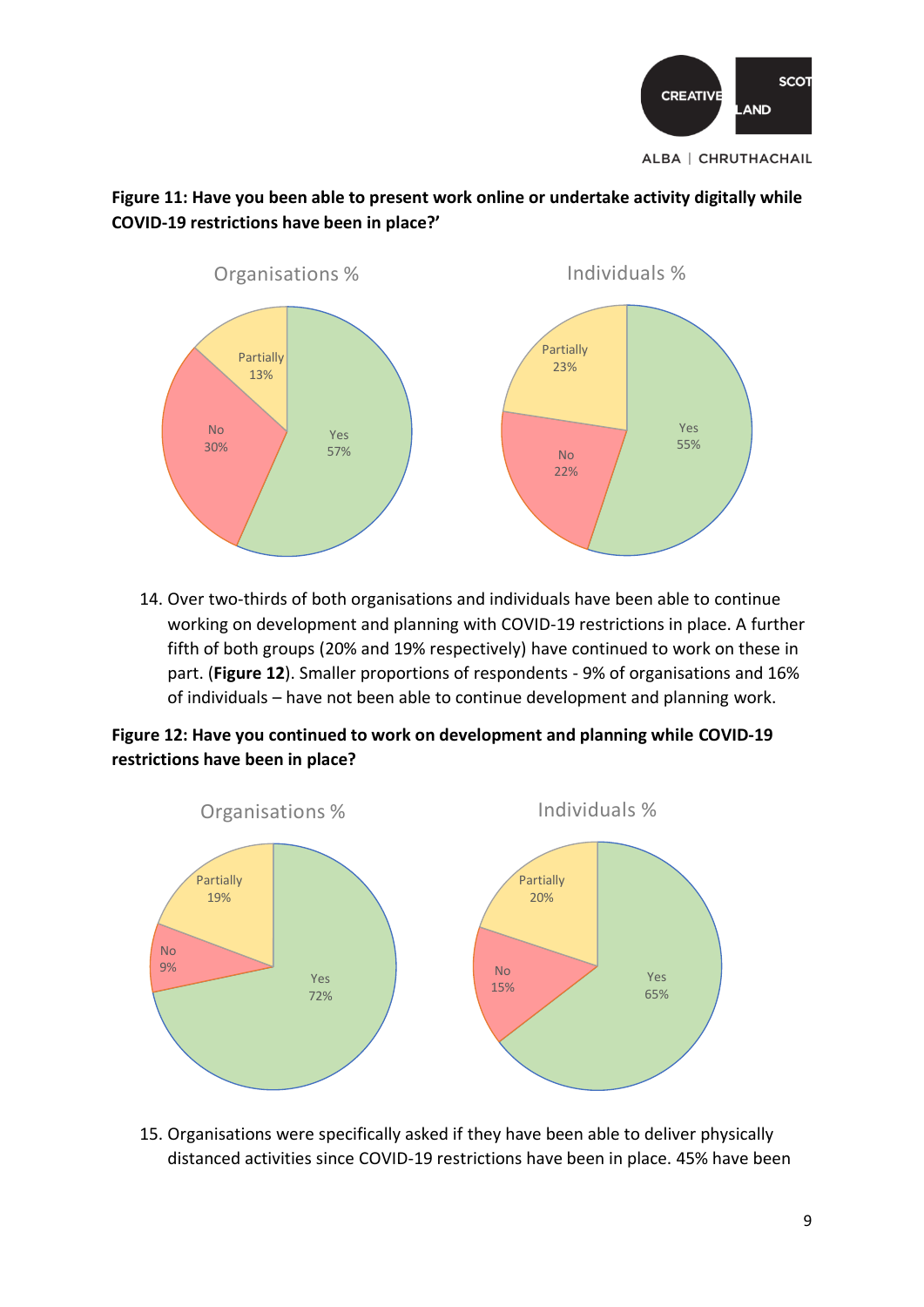![](_page_9_Figure_0.jpeg)

unable to do so, 28% have been able to partially deliver physically distanced activities and 27% have been able to fully deliver physically distanced activities.

16. In terms of operational measures taken in response to the challenges of the COVID-19 pandemic, 77% or organisations had moved face-to-face meetings online and 60% had asked staff to work from home. Just under half had cancelled or delayed any future recruitment plans, introduced changes to staff working patterns or had made temporary changes to staff hours or terms of employment (**Figure 13**).

### **Figure 13: What measures have you taken to mitigate the impact of COVID-19 on your activity?**

| <b>Measures</b>                                              | %   |
|--------------------------------------------------------------|-----|
| Moved face-to-face meetings online                           | 77% |
| Asked employees to work from home                            | 60% |
| Cancelled or delayed any future recruitment plans            | 47% |
| Introduced changes to staff working patterns                 | 46% |
| Made temporary changes to staff hours or terms of employment | 43% |
| Redesigned office space to implement social distancing       | 35% |
| Introduced a no-travel policy for work                       | 26% |
| Implemented staff pay cuts                                   | 16% |
| Made permanent changes to staff hours or terms of employment | 14% |
| Other (please specify)                                       | 17% |

n= 166 (asked of organisations only)

- 17. Nearly two-thirds (64%) of individuals reported that they are experiencing additional health and wellbeing challenges arising from working from home. A lower proportion (43%) of organisations reported that their employees are experiencing additional health and wellbeing challenges arising from working from home.
- 18. Respondents were asked what measures they have taken to mitigate the impact of COVID-19 on their activity. Approximately one-third of organisations referenced pivoting work to digital during the pandemic. Many noted various hygiene measures, social distancing, staff working from home and other methods of reducing the impact of the virus. Other measures include cancelling or postponing work, staffing (redundancy/furlough), applying for funding/fundraising and taking action to reducing costs.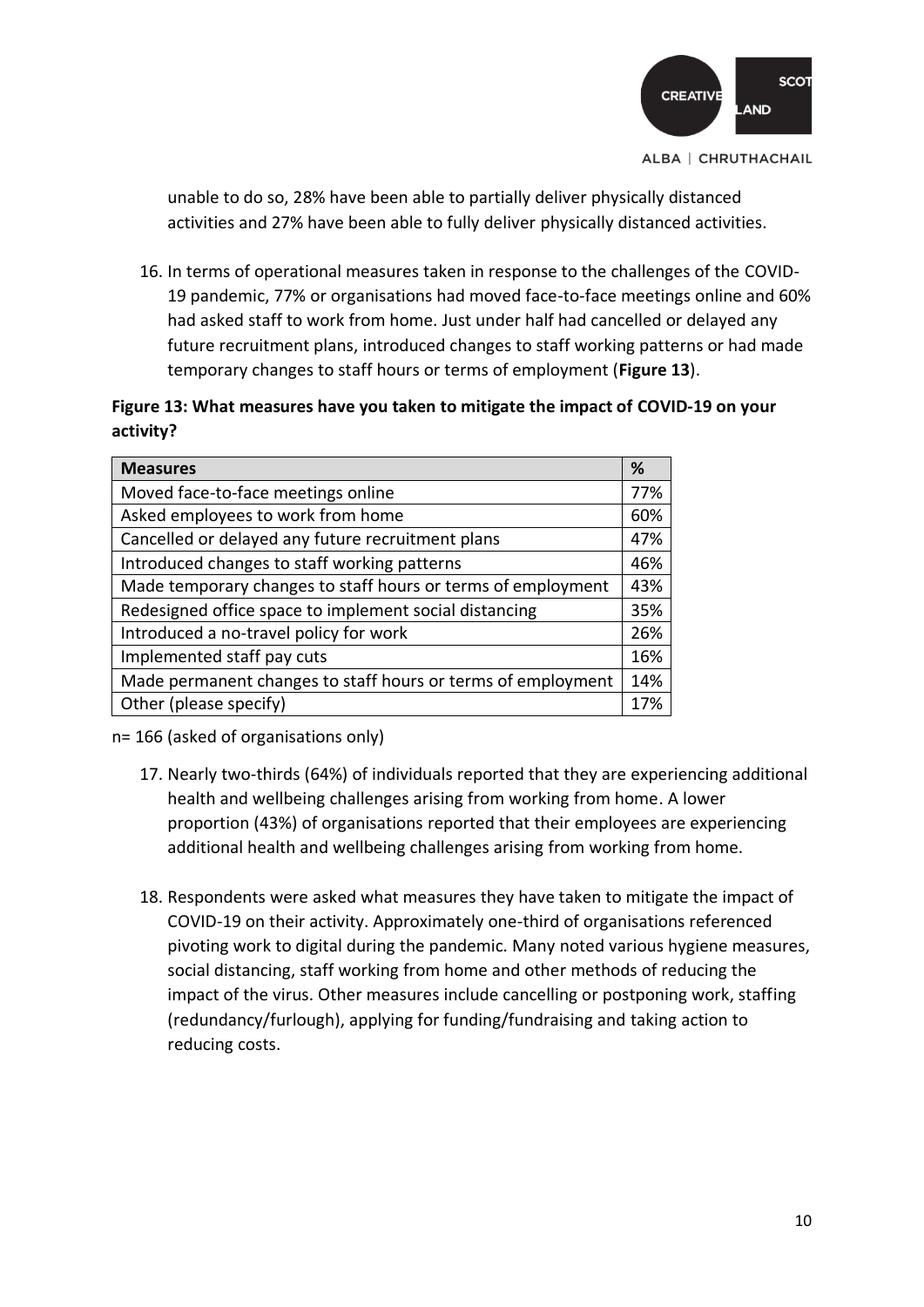![](_page_10_Picture_0.jpeg)

| What measures have you taken to mitigate the impact of COVID-19 on your<br>activity?                                                                                                     |
|------------------------------------------------------------------------------------------------------------------------------------------------------------------------------------------|
| "Pivoted online as much as possible. Established new streaming partnership<br>and new platform."                                                                                         |
| "We have tried to diversify in order to keep the business sustainable and keep<br>the skill base we have."                                                                               |
| "Full COVID risk-assessment carried out and new measures implemented:<br>social distancing; one-way systems, additional cleaning, plastic screens,<br>signing in for all visitors, etc". |
| "reduced capacity, limited services, extreme deep cleaning of venue & hire<br>equipment. "                                                                                               |
| "Suspended all planned rehearsals and concerts from mid-March 2020 until<br>further notice."                                                                                             |
| "Cancelled all activity and cut all spending"                                                                                                                                            |
| "Vastly reduced expenditure, postponed projects that could not be                                                                                                                        |
| undertaken safely/affordably, implemented very strict COVID-safety<br>protocols"                                                                                                         |
| "Reducing costs, making redundancies, exploring new income sources"                                                                                                                      |
| "Reduce all outgoing costs to be able to survive. Made almost all staff<br>redundant"                                                                                                    |

19. In response to the same question, more than half of individuals stated that they are pivoting work in some way, for example working online or doing development activity at home. Over 15% of respondents stated that they had found or are applying for alternative work. Applying for funding support, following government guidelines, reducing costs, and cancelling work were other actions cited by individuals.

*What measures have you taken to mitigate the impact of COVID-19 on your activity?*

*"All PPE and social distancing put in place, online exhibitions" "I've focused entirely on projects for which I can create material at home" "Tried to increase online presence, visibility & marketing" "Trained in a new discipline and also sought work in other departments" "finding other employment" "Keep applying for other work" "I am constantly applying for opportunities and trying to plan ahead for next year, although this feels nearly impossible as I work with live performance. I keep creating and working on creative projects even though this is not paid for or for a specific presentational outcome"*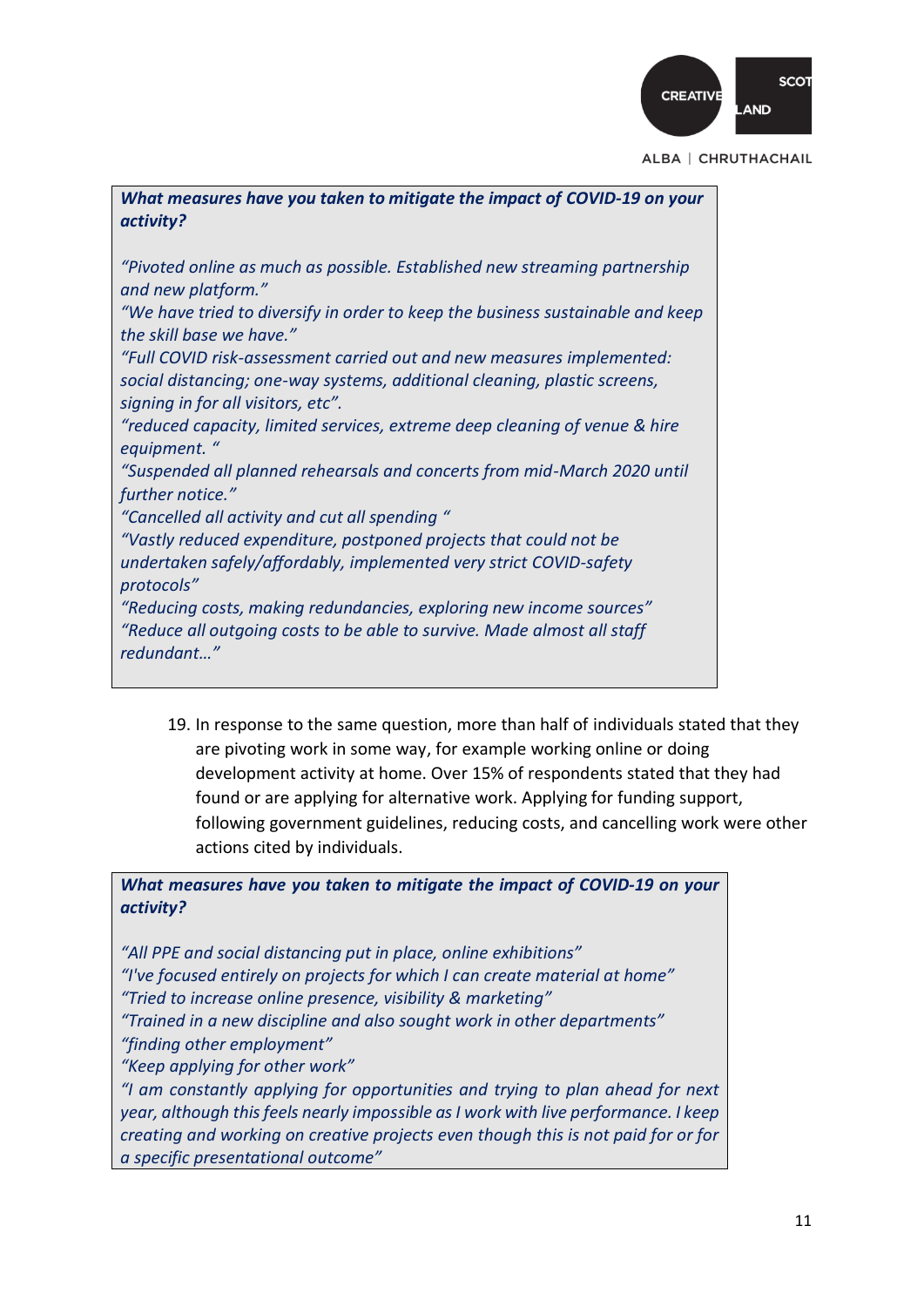![](_page_11_Figure_0.jpeg)

*"Proactively doing more creative work even if it means it is for free - other businesses are also struggling so I believe I am contributing to a supportive community by helping others with their design work. " "Delaying touring, building in long lead times to projects."*

### **Future Challenges**

- 20. The final section of the survey asked respondents about their level of concerns about a range of challenges, as we moved in 2021. Organisations were asked about their concerns about meeting priorities **(Figure 14)**:
	- 85% of organisations respondents were concerned (somewhat, very, or extremely) about prospective projects being developed without delays and maintaining effective partnerships and collaborations
	- 80% were concerned about re-starting the presentation of work within COVID guidelines
	- 77% were concerned about bringing existing projects to completion/presentation

### **Figure 14: How concerned are you about the following in terms of meeting your priorities? (Organisations)**

![](_page_11_Figure_9.jpeg)

n=157 (asked of organisations only)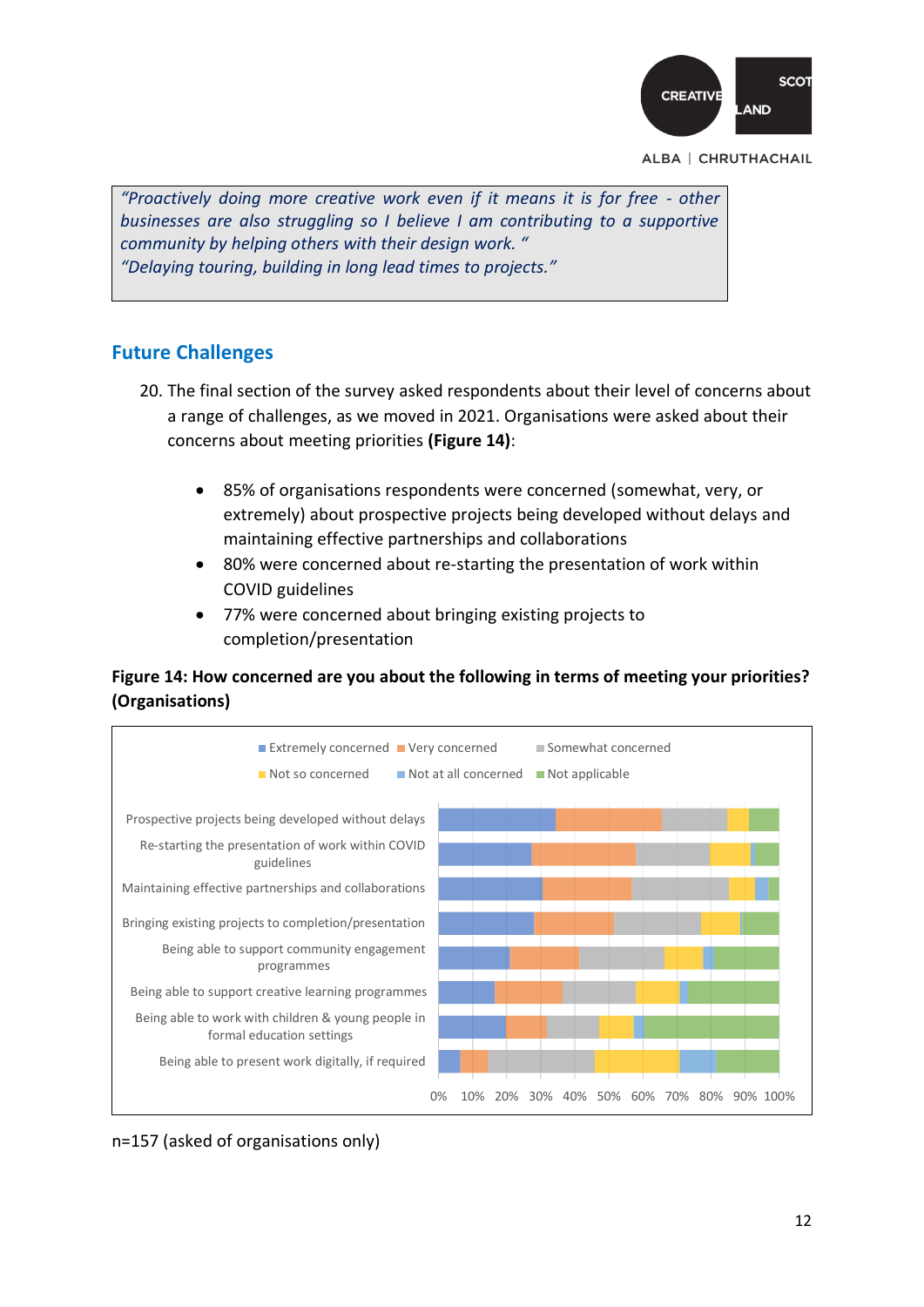![](_page_12_Figure_0.jpeg)

- 21. When asked about business sustainability, the greatest concerns for organisations are returning to previous levels of revenue generation **(Figure 15)**:
	- 97% are concerned (somewhat, very, or extremely) about returning to previous levels of revenue generation
	- 90% are concerned about their organisation remaining solvent and about public willingness to return as audience members

## **Figure 15: How concerned are you about the following in terms of business sustainability?' (Organisations)**

![](_page_12_Figure_6.jpeg)

### n=157 (asked of organisations only)

22. We also asked organisations about future staffing concerns **(Figure 16)**:

- Most were concerned about being able to maintain commitments to freelance and contracted staff (80% are somewhat, very, or extremely concerned)
- 64% reported being concerned about needing to make staff redundant and being able to manage staff effectively under new working conditions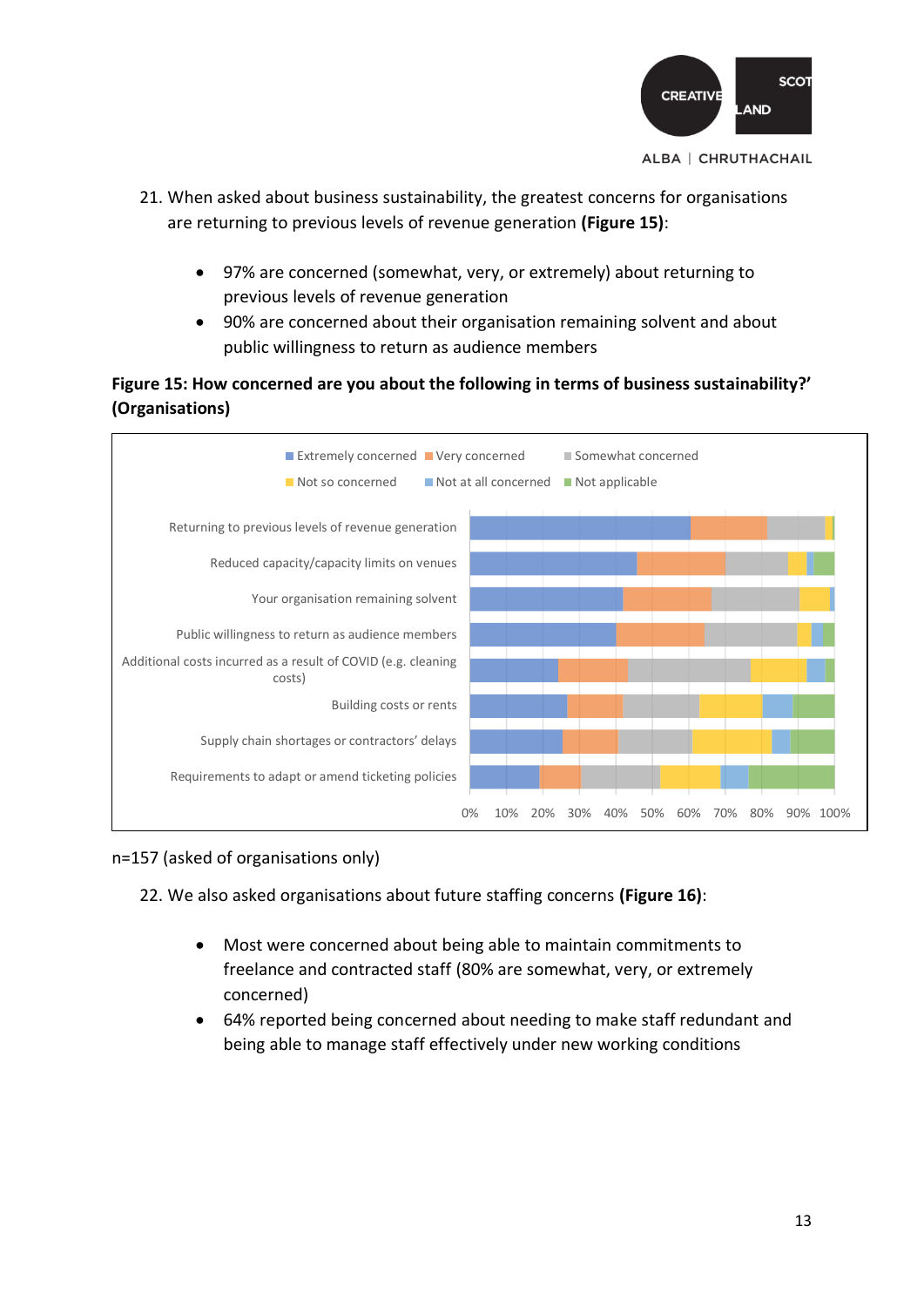![](_page_13_Picture_0.jpeg)

## **Figure 16: 'How concerned are you about the following in terms of staffing? (Organisations)**

![](_page_13_Figure_2.jpeg)

### n=157 (asked of organisations only)

23. Individuals noted concerns across a range of challenges for the future **(Figure 17)**:

- 93% are concerned (somewhat, very, or extremely) about returning to previous levels of revenue generation
- 90% are concerned about prospective projects being developed without delays
- Notable levels of concern were also raised about events going ahead as scheduled (87%) and bringing existing projects to completion/presentation (81%)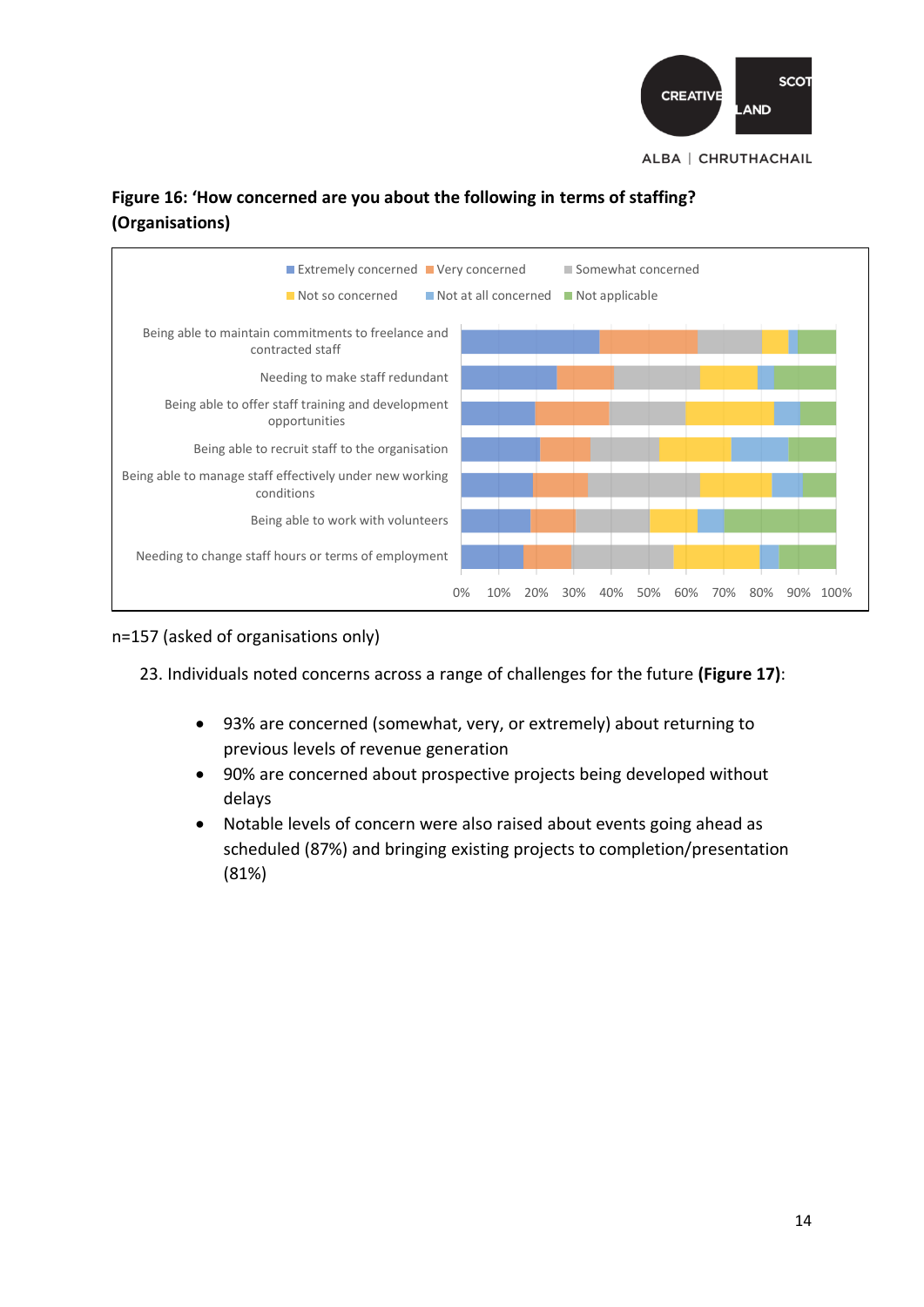![](_page_14_Figure_0.jpeg)

![](_page_14_Figure_1.jpeg)

#### **Figure 17: In the coming year, how concerned are you about the following? (Individuals)**

#### n=399 (asked of individuals only)

24. In open text responses, over a third of individual respondents referenced finances and income as the biggest challenge for 2021. Job security, lack of opportunities, health (mental and physical), uncertainty, difficulty in planning, the prospect of future lockdowns and concerns about when audiences will return were other key themes raised by individuals.

*What are the biggest concerns and challenges you are facing in the coming year? "It feels like that there's no end to this situation. Being able to perform to a live audience is critical for me as an artist and on a personal human level" "Financial insecurity. I have no income, a family to support and fear I will lose my home" "What the return to live performance looks like" "Planning; Reaching audiences; confidence and willingness of audiences to return to theatres and venues" "Prolonged lockdown. I need exhibitions to generate publicity and drive sales" "That the industry is actually gone. Not damaged but non-existent"*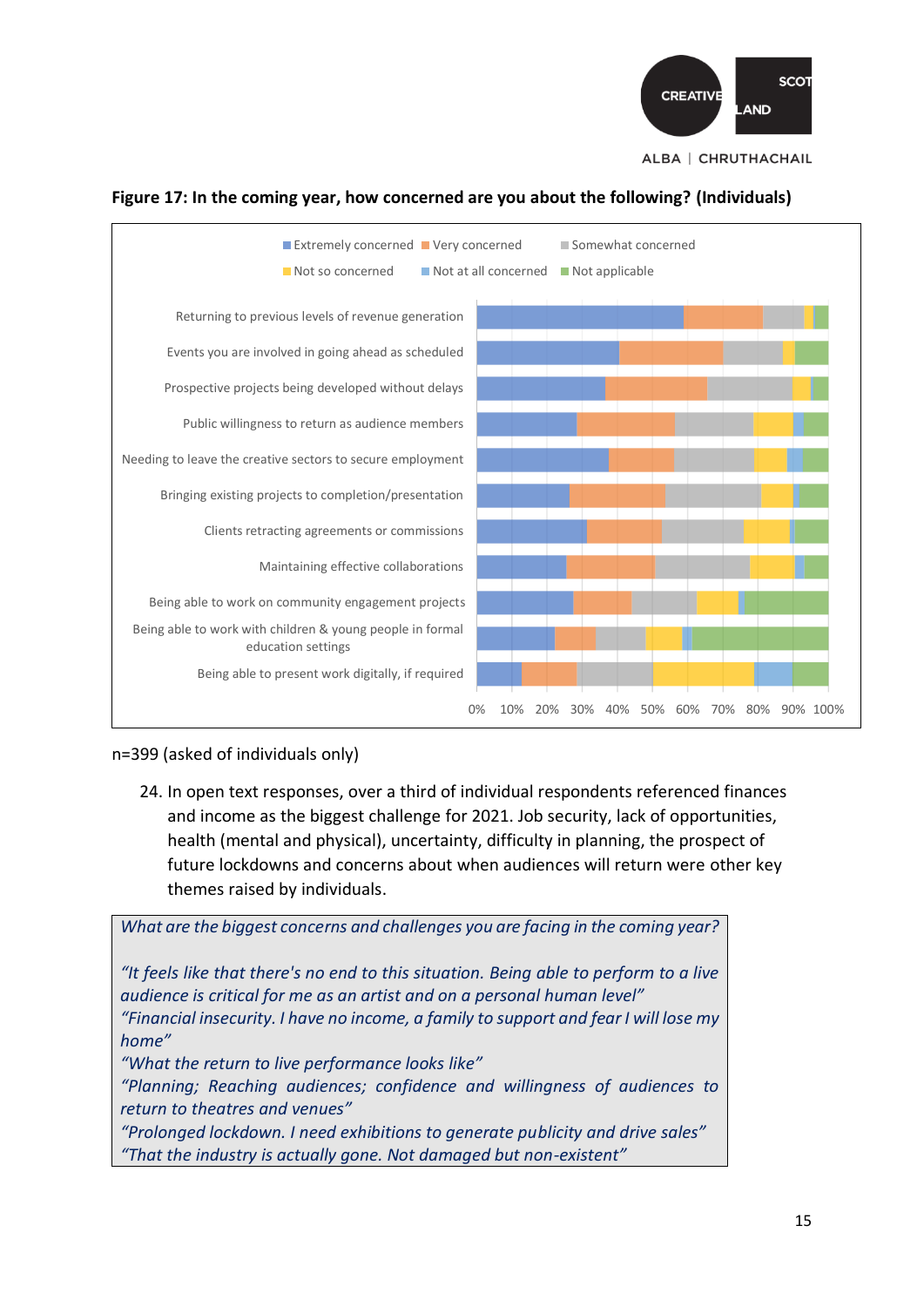![](_page_15_Picture_0.jpeg)

*"That opportunities I have applied and that have been funded will not take place"*

*"Mental health concerns from Lock down and restrictions. Concerns for creating work in an industry which has significantly reduced its activity, and which was already competitive at the best of times."*

25. For organisations, concerns about finances and income present the greatest challenges for the coming year. Uncertainty around re-opening dates and audience intentions are also of significant concern.

*What are the biggest concerns and challenges you are facing in the coming year?*

*"A we don't know how the virus is going to progress or what will happen this coming year, it is difficult to plan dates (even rough dates)… Without an end date in sight for this, we don't know how much of our funding we should reserve for ongoing overhead costs…" "When will we be allowed to re-open, will the business survive?" "No performances going ahead due to social distancing therefore making our income much lower but still having similar expenditure as 2019"*

*"Without live music events and with reduced numbers and maybe without financial help we would struggle to keep open"*

*"lack of clear timeline makes any planning for live events difficult…"*

*"We still have no indication of when we can reopen and what facilities will be available when we can…"*

26. When asked what change would make the biggest difference to their ability to operate effectively in the coming year, organisations cited: clarity of guidance; successful vaccine rollout; lifting of COVID-19 restrictions; funding support; the return of audiences; and events and venues.

*What change would make the biggest difference to your ability to operate effectively in the coming year?*

*"To have a clear date in mind for when we are likely to reopen. Or failing that, to have advance notice for when we can reopen venues. To know at what stage social distancing will end (i.e., is it when everyone over aged 50 and/ or with underlying health conditions is vaccinated?)" "Consistent recovery funding as the restrictions continue"*

*"Roll out of the vaccine and audience confidence"*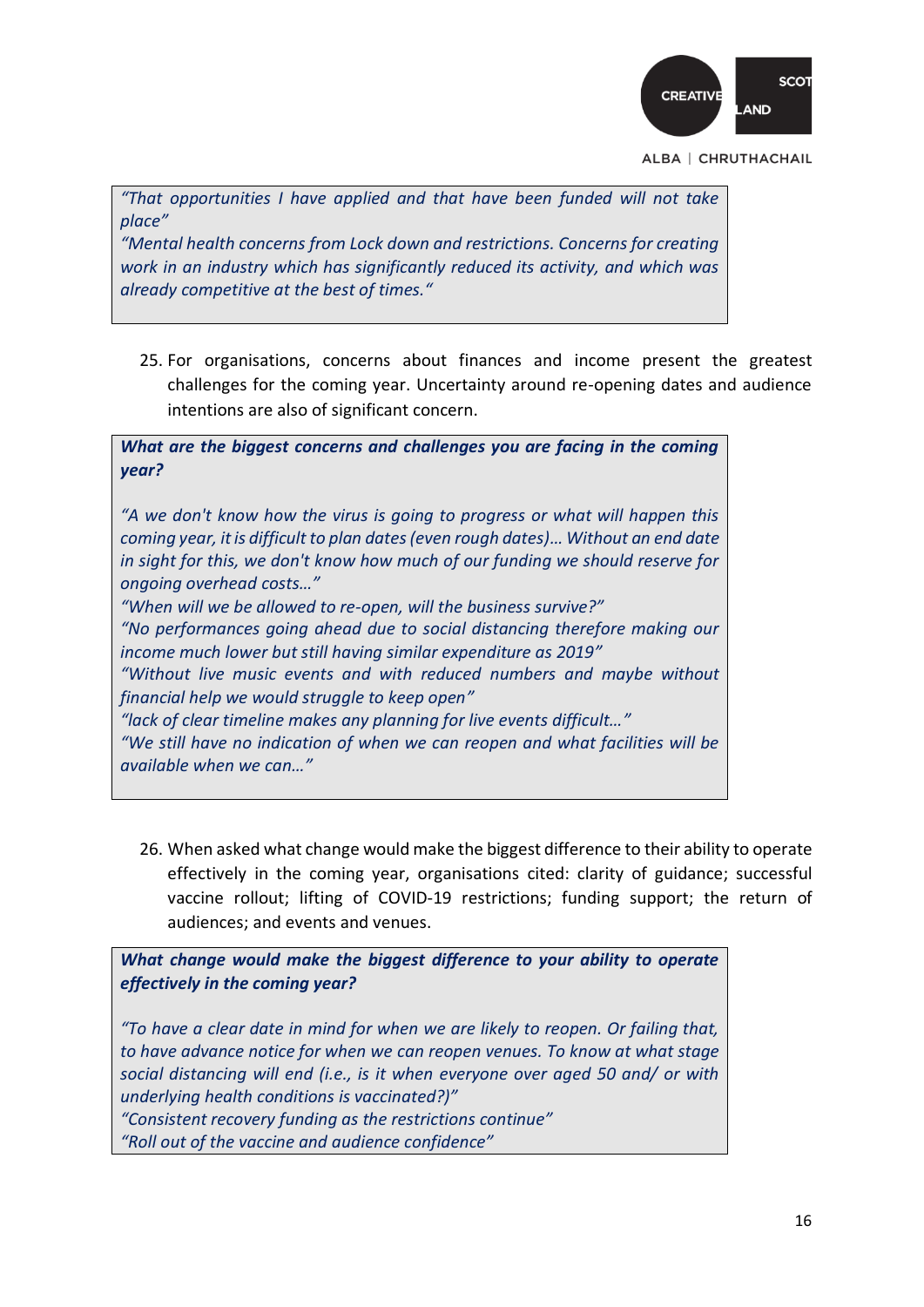![](_page_16_Figure_0.jpeg)

*"A clear plan and timeline around the return of events. Financial support beyond March, as it looks extremely unlikely anything will have changed by then" "For audiences to be allowed back into venues"*

27. The responses from individuals broadly followed the same themes, although respondents also noted the possibility of a Universal Basic Income.

*What change would make the biggest difference to your ability to operate effectively in the coming year?*

*"Even greater financial support for self-employed artists during periods of lockdown. Introduction of Universal Basic Income. Art spaces beginning to open again (perhaps in the Summer of 2021?)"*

*"Introduction of universal basic income. A commitment from government to support creative industries in months and years to come so we can recover from this"*

*"Lockdowns and tier systems being removed to allow live performance again. (Only when safe of course)"*

28. All respondents were asked in what way they feel existing COVID-19 support has been most effective for the creative sectors. Many responses cited that financial support had allowed organisations to stay solvent and provided some financial stability for those that received funding. However, multiple responses note that there has not been enough support with some reporting that they have received no financial support.

*In what way do you feel existing COVID-19 support has been the most effective for the creative sectors?*

*"As I was unable to apply for self-employment income, Creative Scotland's hardship fund saved my life. I was close to the edge, so I appreciate the support very much"*

*"I don't feel it has been effective at all as I feel that the people and organisations who are in desperate need of support are not getting it. Newly established organisations and freelancers are being missed completely"*

*"ineffective in reaching the independent non-venue sector"*

*"…covering staff costs and maintaining jobs"*

*"It has stopped us from running out of cash"*

*"Direct funding has felt the most effective, but this is a short-term patch on a bigger problem"*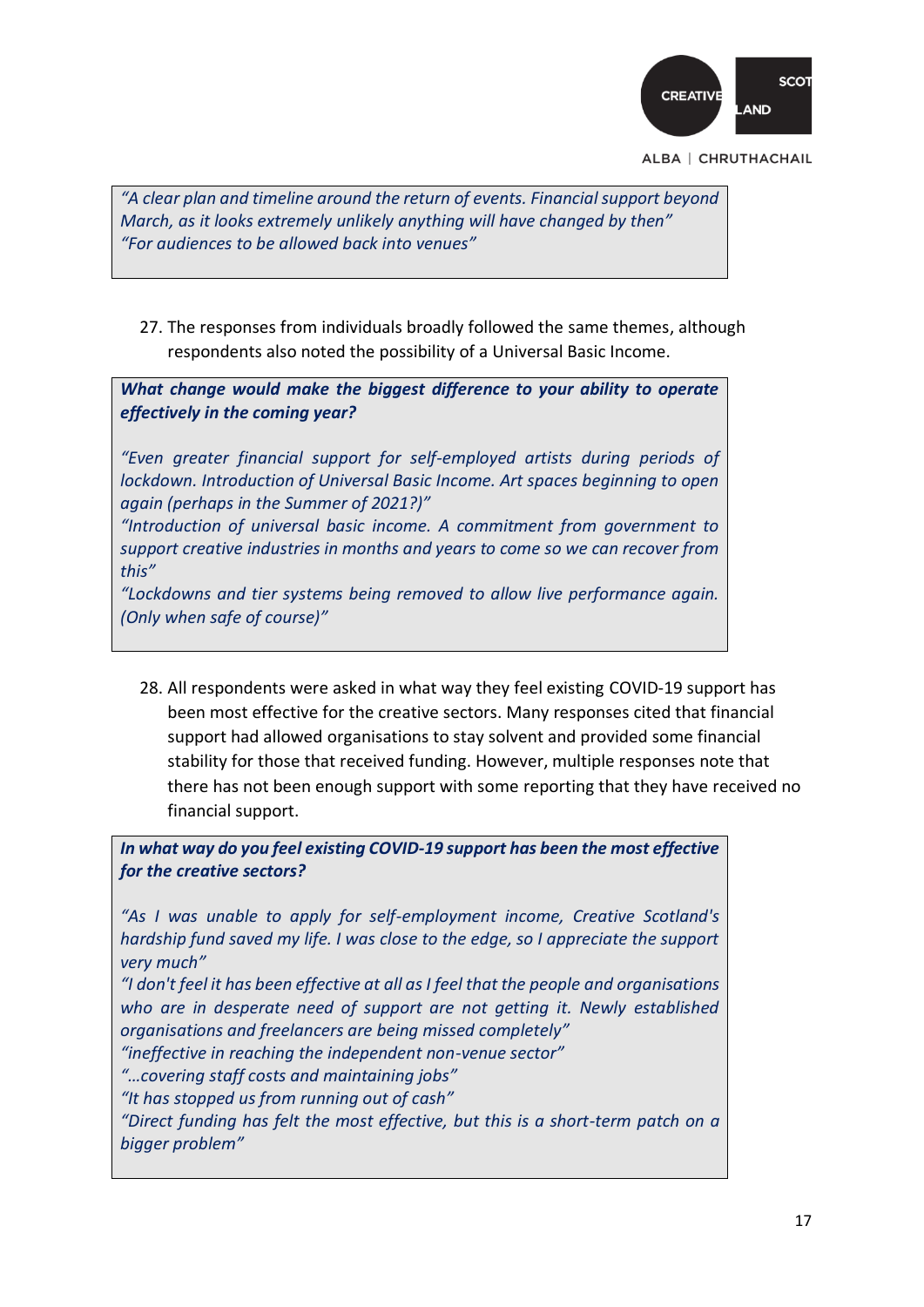![](_page_17_Picture_0.jpeg)

29. Respondents were also asked *what* public bodies could do to support their plans for recovery and renewal. Responses for organisations and individuals were varied but there were several suggestions for more and increased funding support, lobbying for Universal Basic Income and clear guidance and planning for the sector re-opening.

*In what way do you feel existing COVID-19 support has been the most effective for the creative sectors?*

*"Further streamline funding processes and demands" "Extend funding application deadlines…" "Subsidise lost revenue if shows have to be operated at reduced capacities" "Funding is key, however in the arts education sector, ongoing dialogue with Education Scotland, Creative Scotland, Local Authorities and arts organisations would help to bring back confidence in the sector" "Be clearer about eligibility" "Provide a clear roadmap for recovery and further financial help…" "Planning guidelines for reopening arts and culture - to give perspective, focus and hope beyond the current situation" "Introduce a universal basic income for artists." "Continue to value the place of the arts in society."*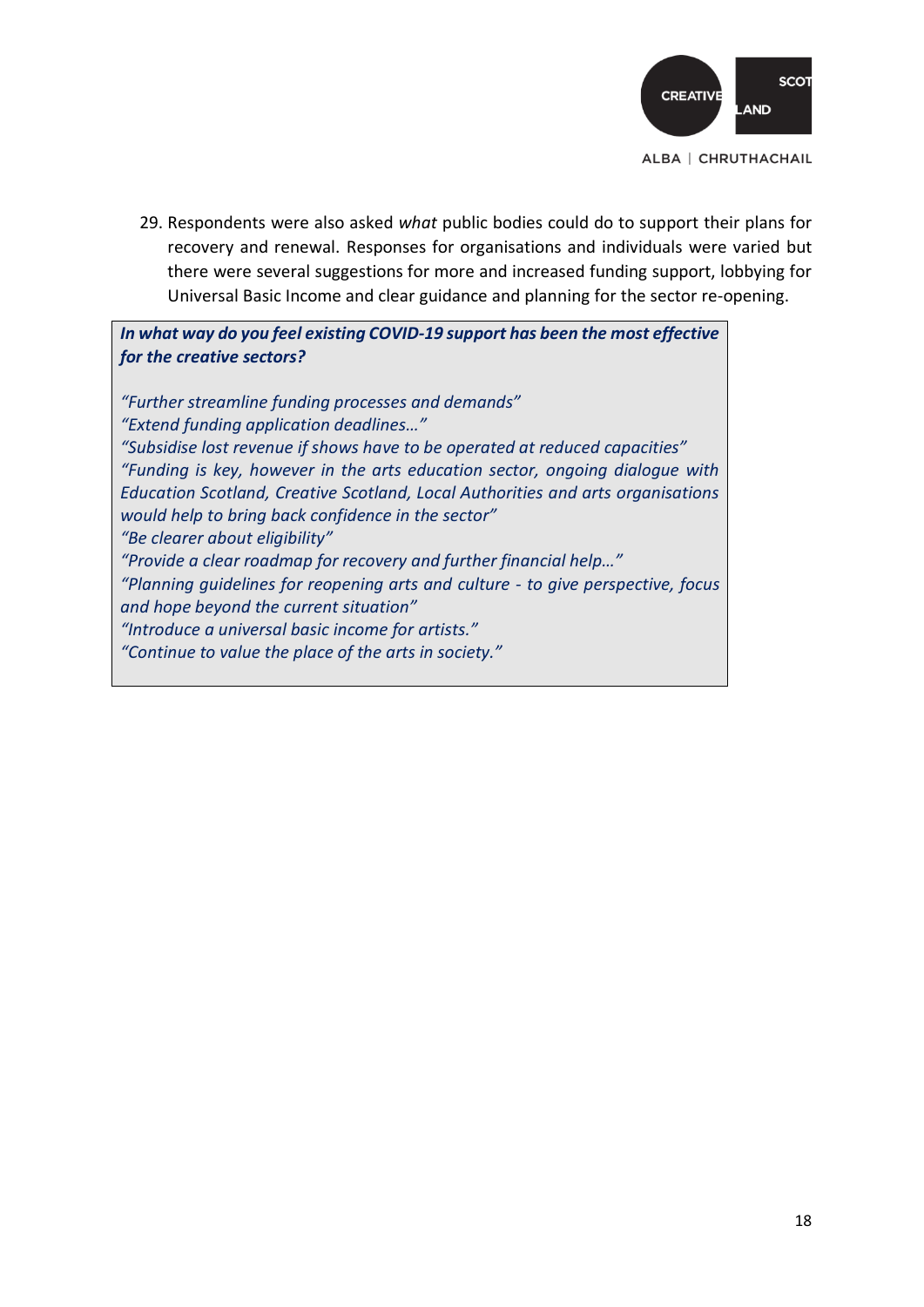![](_page_18_Figure_0.jpeg)

# **Appendix 1: Respondent Profile**

![](_page_18_Figure_2.jpeg)

### **Respondent Artform or Specialism (%)**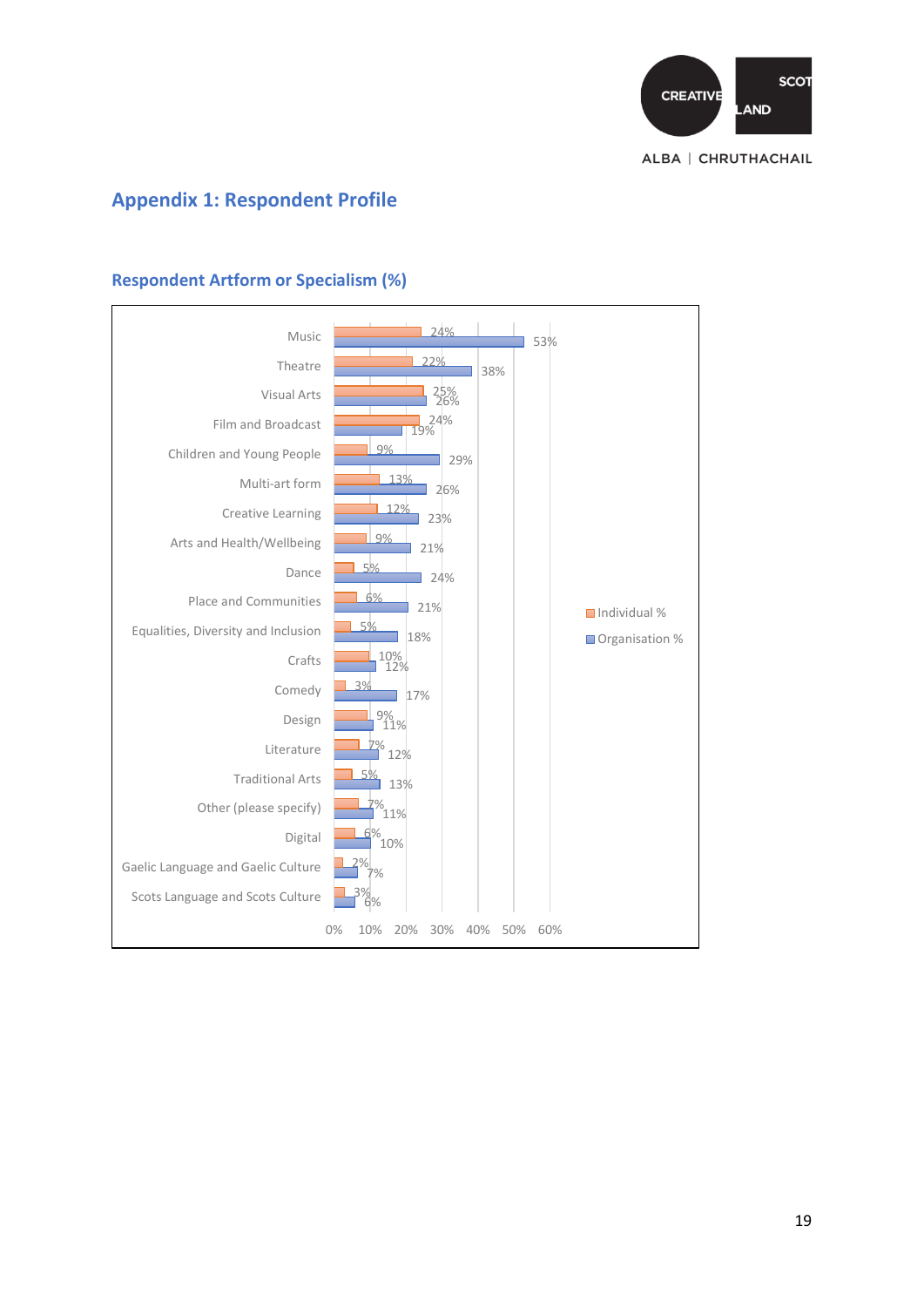![](_page_19_Picture_0.jpeg)

![](_page_19_Figure_2.jpeg)

#### 20